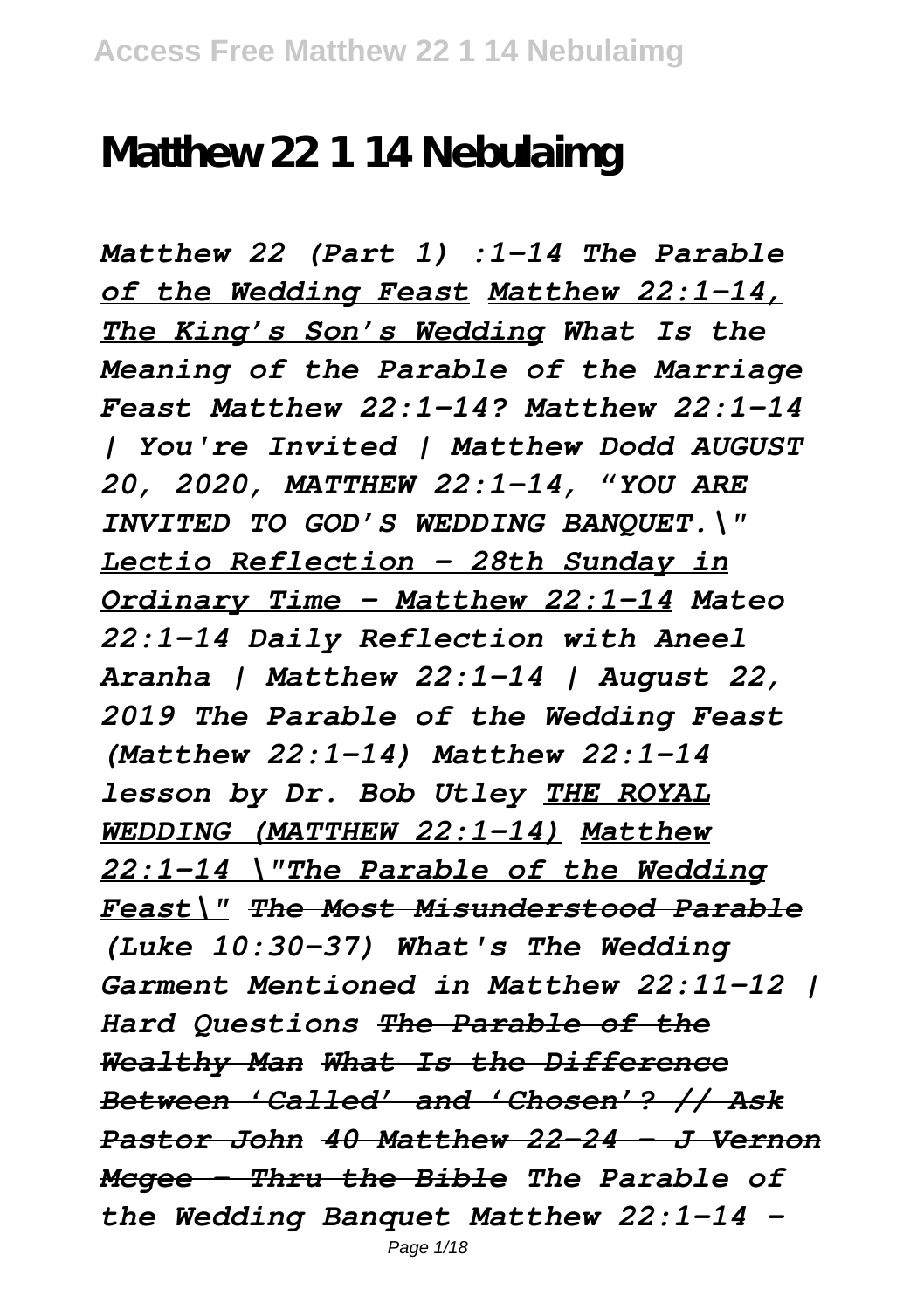*"The King's Wedding Feast" Understanding The Parable Of The Wedding Feast*

*Twisted Scripture - Matthew 22 and Romans 13 (Greg Boyd)Many are called, but few are chosen // Bible Words Explained (Bible animation) Daily Reflection | Matthew 22:1-14 | #NowNa | August 20, 2020 The Parable Of The Wedding Feast [Matthew 22:1-14] Matthew 22:1-14*

*The Parable of the Wedding Feast (Matthew 22:1-14) Oct 12 - Homily: Mt 22:1-14 The Parable of the Wedding Banquet 20th Thursday of Ordinary Time – Gospel Matthew 22:1-14 - JMT Gospel Reflection The Parable of the Royal wedding - Matthew 22 1:14 | Bible Parables | Bible Daily Reflection with Aneel Aranha | Matthew 22:1-14 | August 20, 2020 Matthew 22 1 14 Nebulaimg The Parable of the Wedding Banquet (). 22 Jesus spoke to them again in parables, saying: 2 "The kingdom of heaven is like a king who prepared a wedding banquet for his son. 3 He sent his servants to those who had been invited to the banquet to tell them to come, but they refused to come. 4 "Then* Page 2/18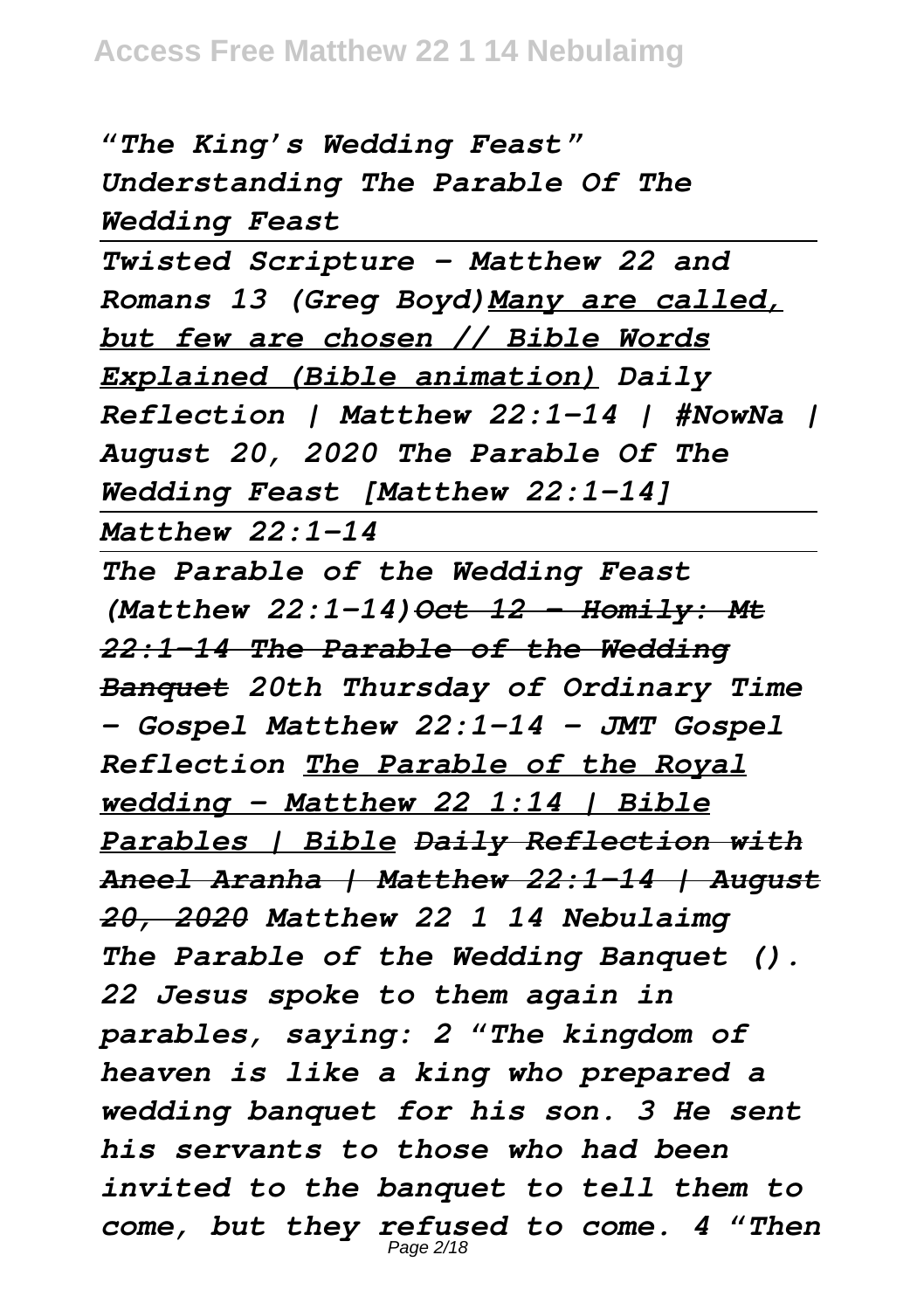*he sent some more servants and said, 'Tell those who have been invited that I have prepared ...*

*Matthew 22:1-14 NIV - The Parable of the Wedding Banquet ...*

*22.14 Summary. Well, why does this happen this way? How is it that so many are invited to God's kingdom but so few actually enter it eternally? Jesus explains that puzzling reality in the last verse of this parable – verse 14. 14 For many are {called/invited}, but few are chosen. What does this mean?*

*Matthew 22 1-14 Meaning - Explaining the Book Matthew 22:1-14 New Living Translation (NLT) Parable of the Great Feast. 22 Jesus also told them other parables.*

*Matthew 22:1-14 NLT - Parable of the Great Feast - Jesus ...*

*Matthew 22 1 14 Nebulaimg The Parable of the Wedding Banquet (). 22 Jesus spoke to them again in parables, saying: 2 "The kingdom of heaven is like a king who prepared a wedding banquet for his son. 3 He sent his* Page 3/18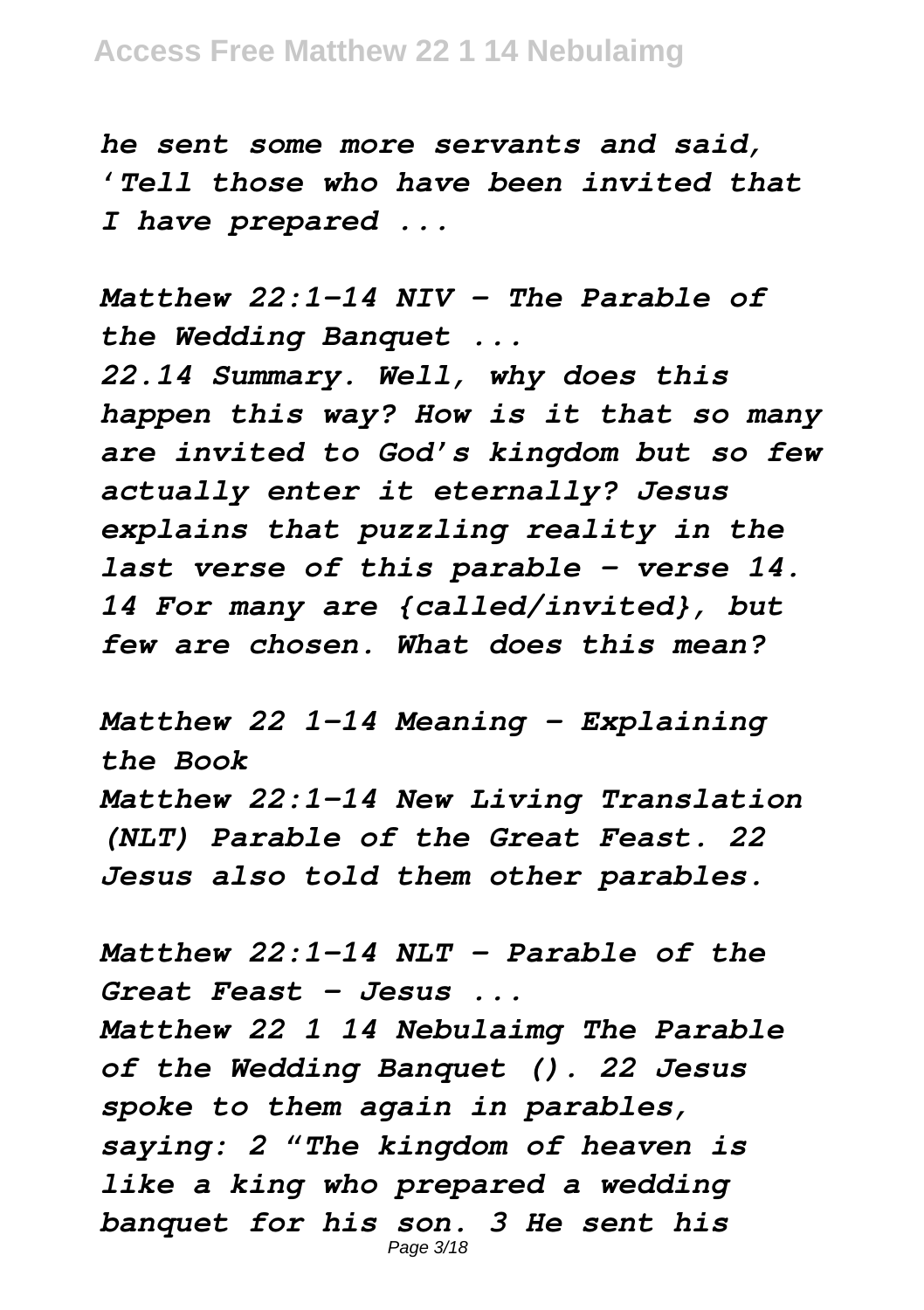*servants to those who had been invited to the banquet to tell them to come, but they refused to come. 4*

*Matthew 22 1 14 Nebulaimg ww.notactivelylooking.com Matthew 22:1-14 1 And again Jesus spoke to them in parables, saying, 2 "The kingdom of heaven may be compared to a king who gave a wedding feast for his son, 3 and sent his servants to call those who were invited to the wedding feast, but they would not come.*

*Good & Bad – Sermon on Matthew 22:1-14 for the Twentieth ... matthew 22:11-14. THE PARABLE OF THE WEDDING CLOTHING 11 "But when the king came in to see the guests, he saw there a man who didn't have on wedding clothing, 12 and he said to him, 'Friend, how did you come in here not wearing wedding clothing?'*

*Matthew 22:1-14 – Sermon Writer Commentary on Matthew 22:1-14. October 12, 2008. Gospel. Commentary on Matthew 22:1-14. Think back over the recent celebration of the wedding of Prince* Page 4/18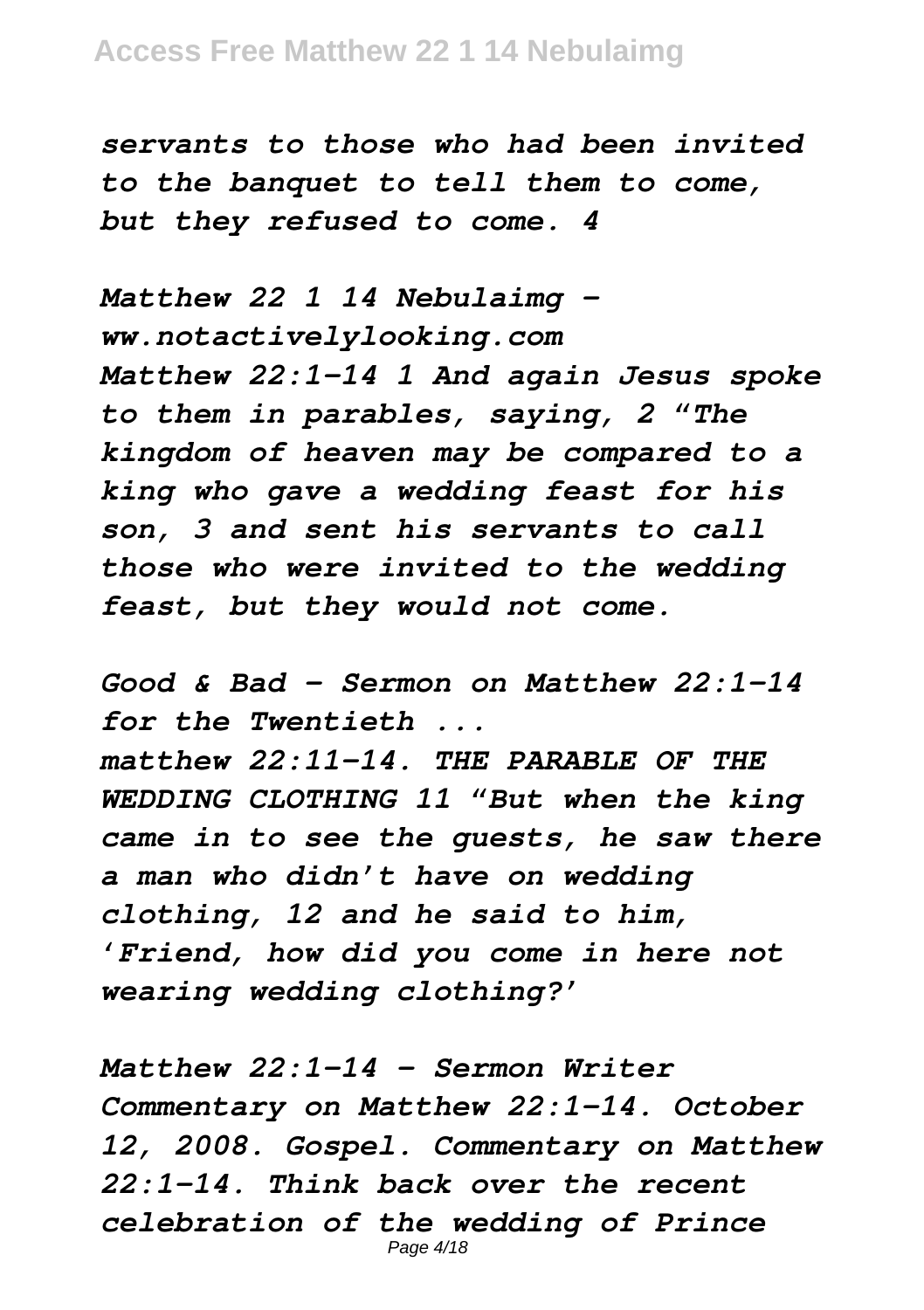*William and Kate Middleton. It was the event of the season! First Reading. Commentary on Isaiah 25:1-9.*

*Commentary on Matthew 22:1-14 - Working Preacher from ...*

*Matthew 22:1-14 English Standard Version (ESV) The Parable of the Wedding Feast. 22 And again Jesus spoke to them in parables, saying, 2 "The kingdom of heaven may be compared to a king who gave a wedding feast for his son, 3 and sent his servants [] to call those who were invited to the wedding feast, but they would not come. 4 Again he sent other servants, saying, 'Tell those who are ...*

*Matthew 22:1-14,Luke 14:16-24 ESV - The Parable of the ...*

*Mateo 22:1-14 Ang Salita ng Diyos (SND) Ang Talinghaga Patungkol sa Malaking Piging 22 Muling sumagot si Jesus sa pamamagitan ng mga talinghaga. 2 Sinabi niya: Ang paghahari ng langit ay katulad sa isang hari na nagbigay ng isang piging para sa kasal ng kaniyang anak na lalaki. 3 Isinugo niya ang kaniyang mga alipin upang tawagin ang*  $\bar{P}$ age 5/18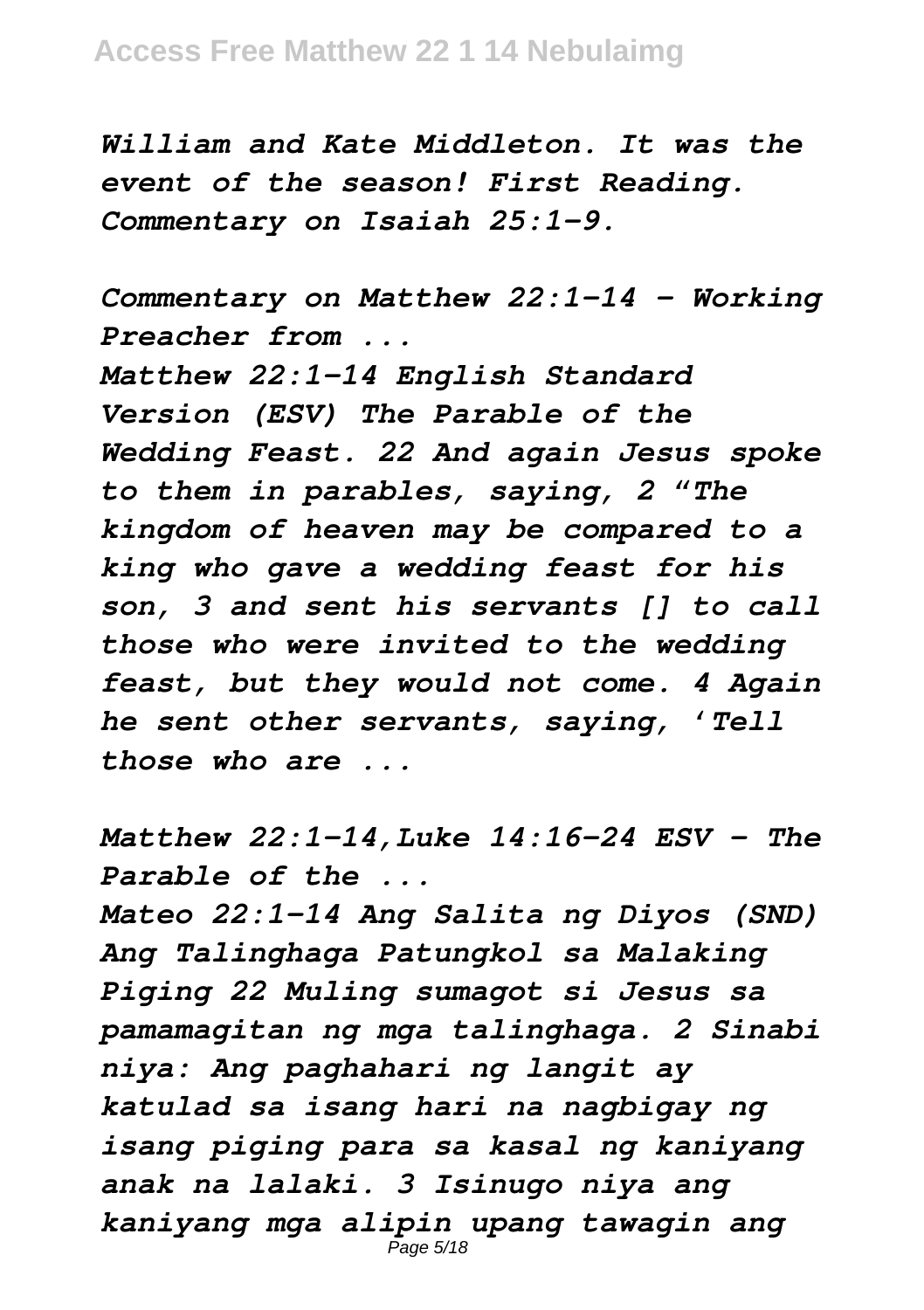*mga ...*

*Mateo 22:1-14 SND - Ang Talinghaga Patungkol sa Malaking ... Sermon in a nutshell: Matthew 22:1-14 Our God wants to give us the best life that we can enjoy here and forever! In the Bible, it is symbolized as a "wedding party." There are many parties in our lives but the wedding party is the best party that everybody gives the best effort for. God…*

*Sermon in a nutshell: Matthew 22:1-14 | Biblepreacher's Blog matthew-22-1-14-nebulaimg 1/1 Downloaded from www.kvetinyuelisky.cz on November 3, 2020 by guest [eBooks] Matthew 22 1 14 Nebulaimg If you ally compulsion such a referred matthew 22 1 14 nebulaimg books that will provide you worth, acquire the unquestionably best seller from us currently from several preferred authors.*

*Matthew 22 1 14 Nebulaimg | www.kvetinyuelisky Matthew 22:1-14 Common English Bible (CEB) Parable of the wedding party. 22* Page 6/18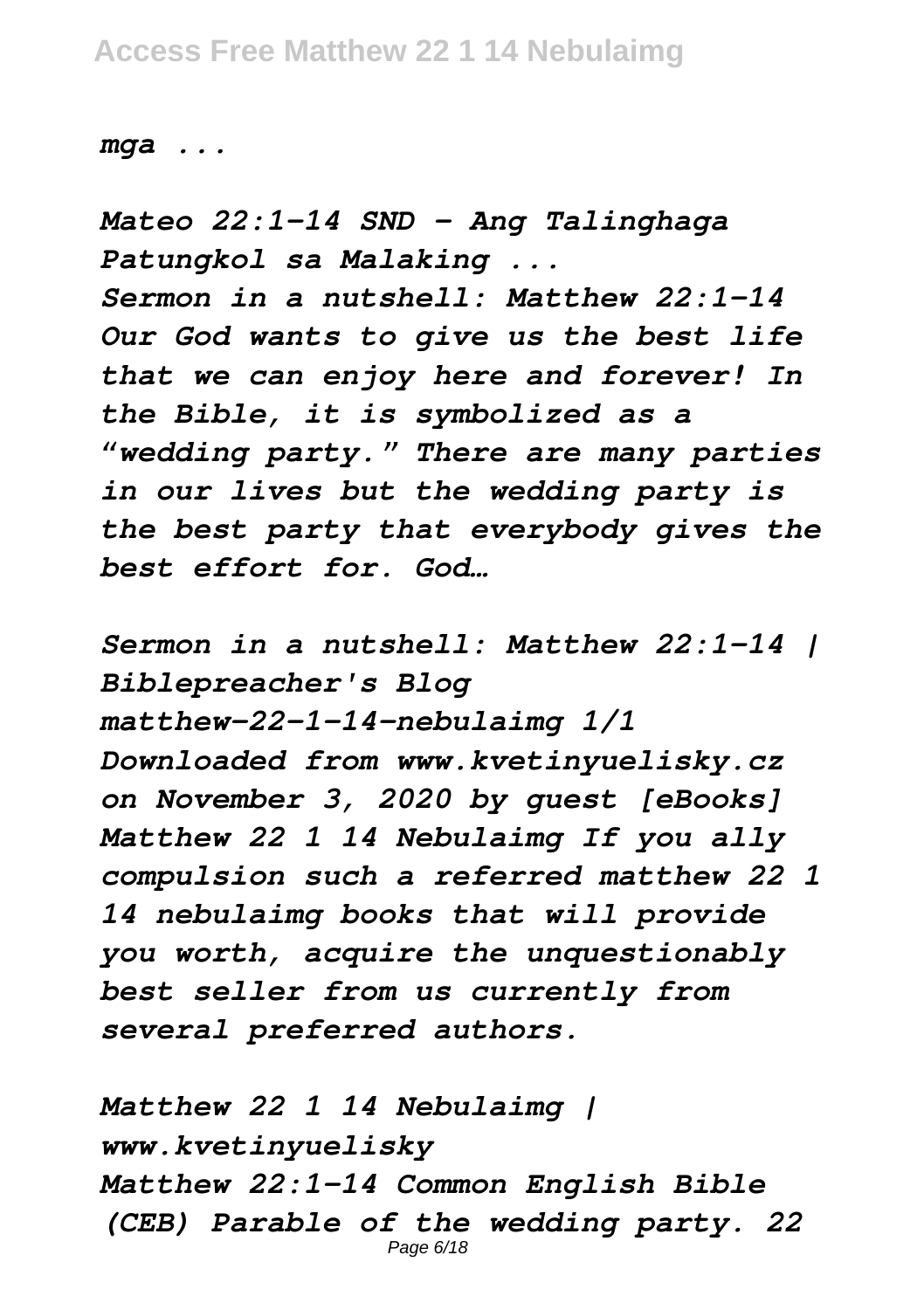*Jesus responded by speaking again in parables: 2 "The kingdom of heaven is like a king who prepared a wedding party for his son. 3 He sent his servants to call those invited to the wedding party. But they didn't want to come. 4 Again he sent other servants and said to them, 'Tell those who have been invited ...*

*Matthew 22:1-14 CEB - Parable of the wedding party - Jesus ... The Parable of the Wedding Banquet . 22. Once more Jesus spoke to them in parables, saying: 2 "The kingdom of heaven may be compared to a king who gave a wedding banquet for his son. 3 He sent his slaves to call those who had been invited to the wedding banquet, but they would not come. 4 Again he sent other slaves, saying, 'Tell those who have been invited: Look, I have prepared my dinner ...*

*Resources on Matthew 22:1-14 | PreachingandWorship.org This morning's Gospel reading is Matthew 22:1–14: Jesus again in reply spoke to the chief priests and elders* Page 7/18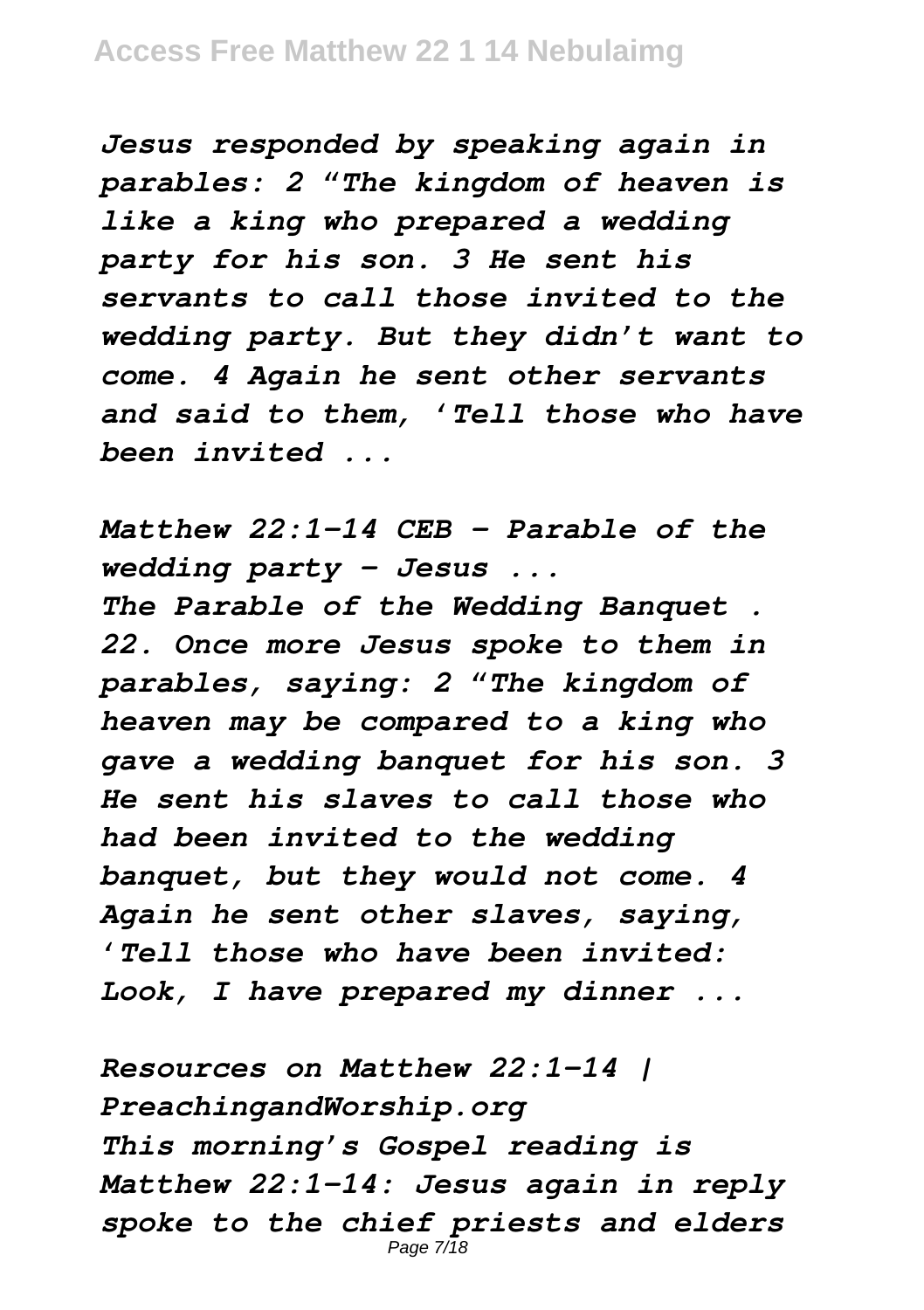*of the people in parables, saying, "The kingdom of heaven may be likened to a king who gave a wedding feast for his son. He dispatched his servants to summon the invited guests to the feast, but they refused to come. ...*

*Sunday reflection: Matthew 22:1–14 - HotAir*

*Gospel: Matthew 22:1-14 You are invited to the heavenly Feast: Don't miss it! This Sunday's first reading and Gospel give us the picture of how we shall live in heaven. In the first reading Isaiah describes heaven as a mountainous place where God prepares "a feast of juicy, rich food and pure, choice wines," for all peoples (Isaiah 25:6).*

*Saint Mary Catholic Church Matthew 22:14 • Matthew 22:14 NIV • Matthew 22:14 NLT • Matthew 22:14 ESV • Matthew 22:14 NASB • Matthew 22:14 KJV • Matthew 22:14 Commentaries • Matthew 22:14 Bible Apps • Matthew 22:14 Biblia Paralela • Matthew 22:14 Chinese Bible • Matthew 22:14 French Bible • Matthew 22:14 German Bible Interlinear Bible* Page 8/18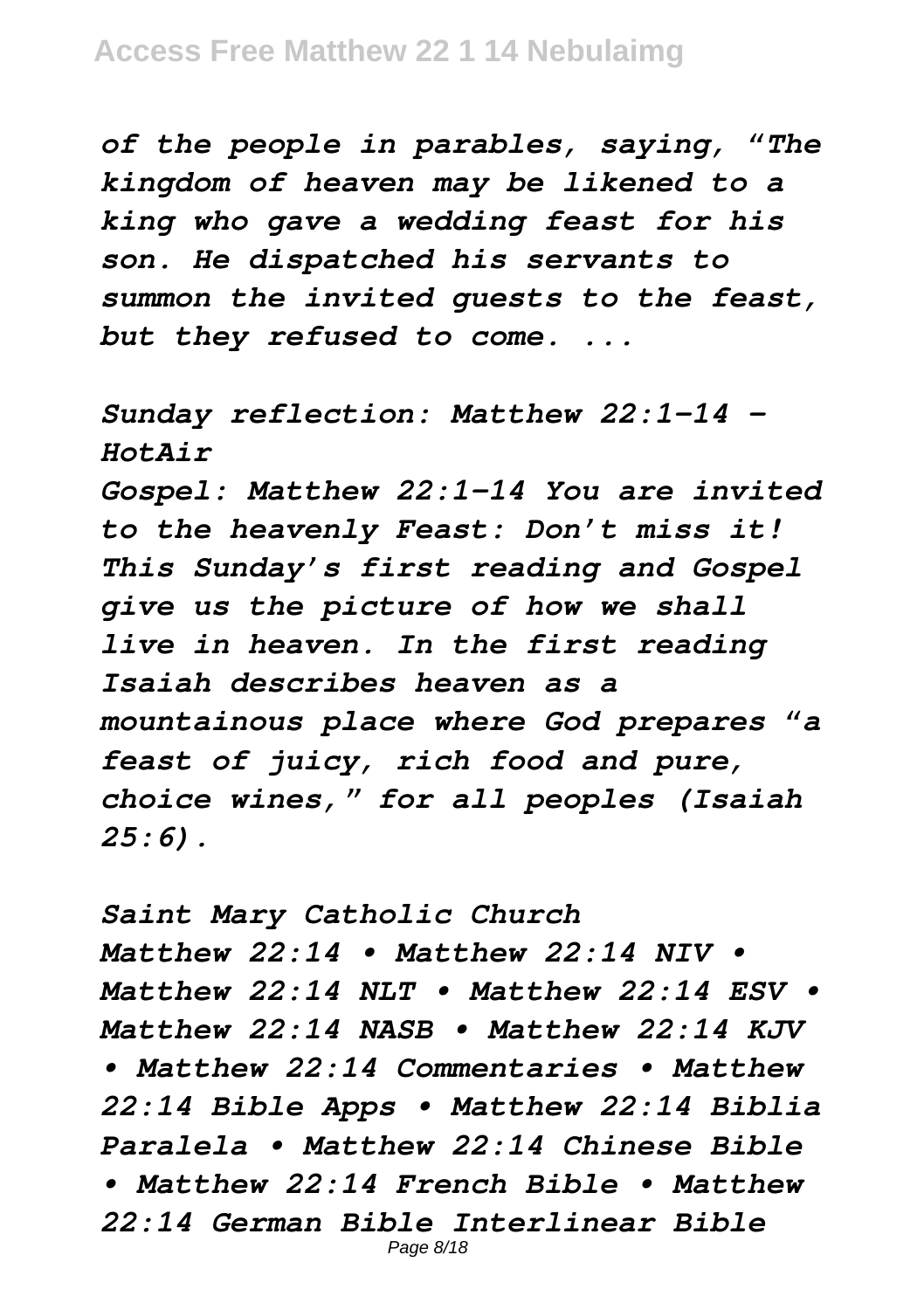## *Bible Hub*

*Matthew 22:14 Interlinear: for many are called, and few ... Matthew 22:37 Love The Lord Your God (yellow) Matthew 22:9 Invitation To The Wedding Feast (black) Matthew 22:9 Invitation To The Wedding Feast (white)*

*Matthew 22 Inspirational Images - Knowing Jesus Matthew 22:1-14. NIV 1 Jesus spoke to them again in parables, saying: NIV 2 "The kingdom of heaven is like a king who prepared a wedding banquet for his son. NIV 3 He sent his servants to those who had been invited to the banquet to tell them to come, but they refused to come.*

*Matthew 22:1-14 CEB - NIV Parallel Bible Video Gospel for Sunday October 12, 2014 Matthew 22:1-14 The Parable of the Wedding Feast Like you, our bible study group started out reading the Sunday read...*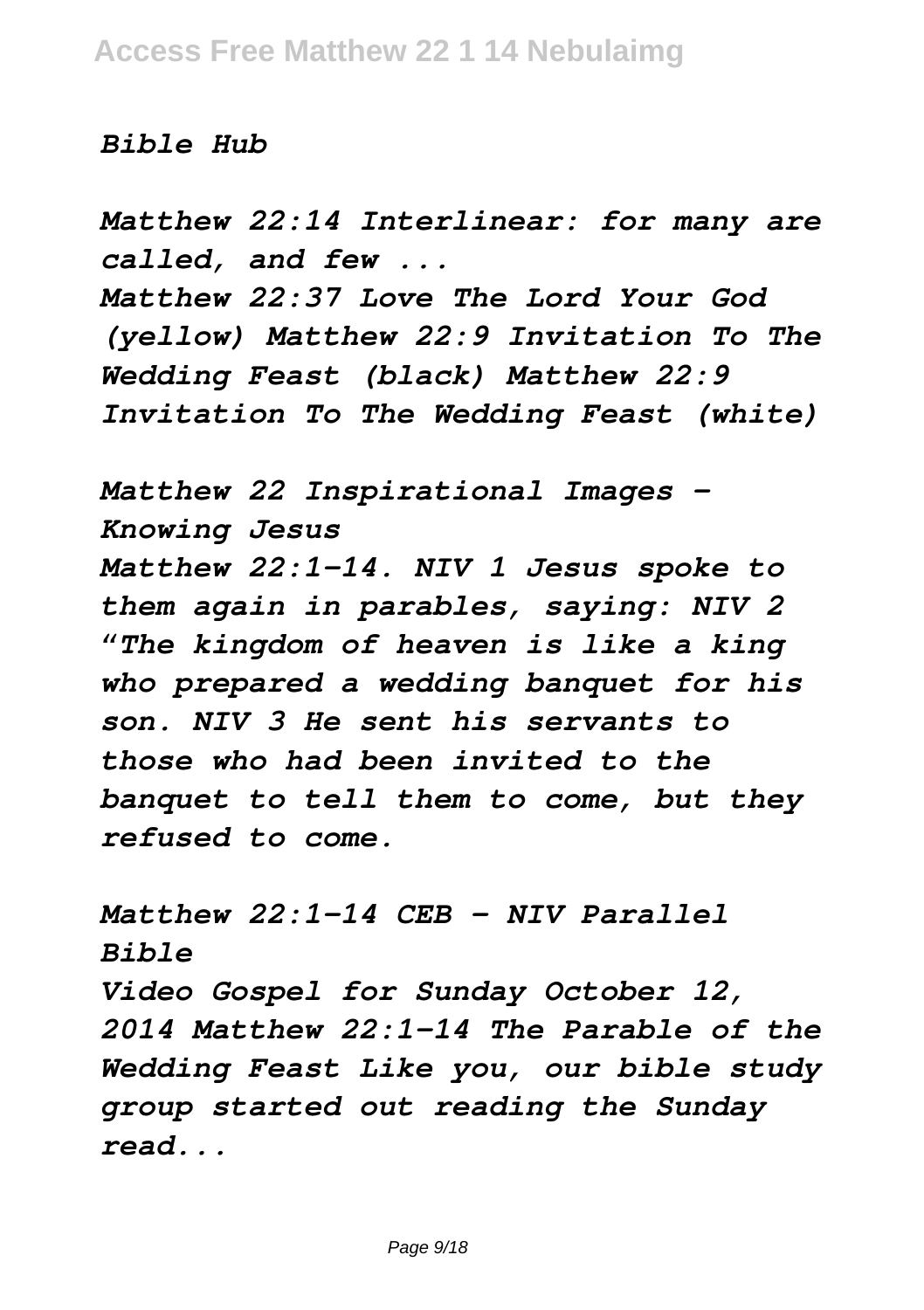*Matthew 22 (Part 1) :1-14 The Parable of the Wedding Feast Matthew 22:1-14, The King's Son's Wedding What Is the Meaning of the Parable of the Marriage Feast Matthew 22:1-14? Matthew 22:1-14 | You're Invited | Matthew Dodd AUGUST 20, 2020, MATTHEW 22:1-14, "YOU ARE INVITED TO GOD'S WEDDING BANQUET.\" Lectio Reflection - 28th Sunday in Ordinary Time - Matthew 22:1-14 Mateo 22:1-14 Daily Reflection with Aneel Aranha | Matthew 22:1-14 | August 22, 2019 The Parable of the Wedding Feast (Matthew 22:1-14) Matthew 22:1-14 lesson by Dr. Bob Utley THE ROYAL WEDDING (MATTHEW 22:1-14) Matthew 22:1-14 \"The Parable of the Wedding Feast\" The Most Misunderstood Parable (Luke 10:30–37) What's The Wedding Garment Mentioned in Matthew 22:11-12 | Hard Questions The Parable of the Wealthy Man What Is the Difference Between 'Called' and 'Chosen'? // Ask Pastor John 40 Matthew 22-24 - J Vernon Mcgee - Thru the Bible The Parable of the Wedding Banquet Matthew 22:1-14 - "The King's Wedding Feast" Understanding The Parable Of The Wedding Feast*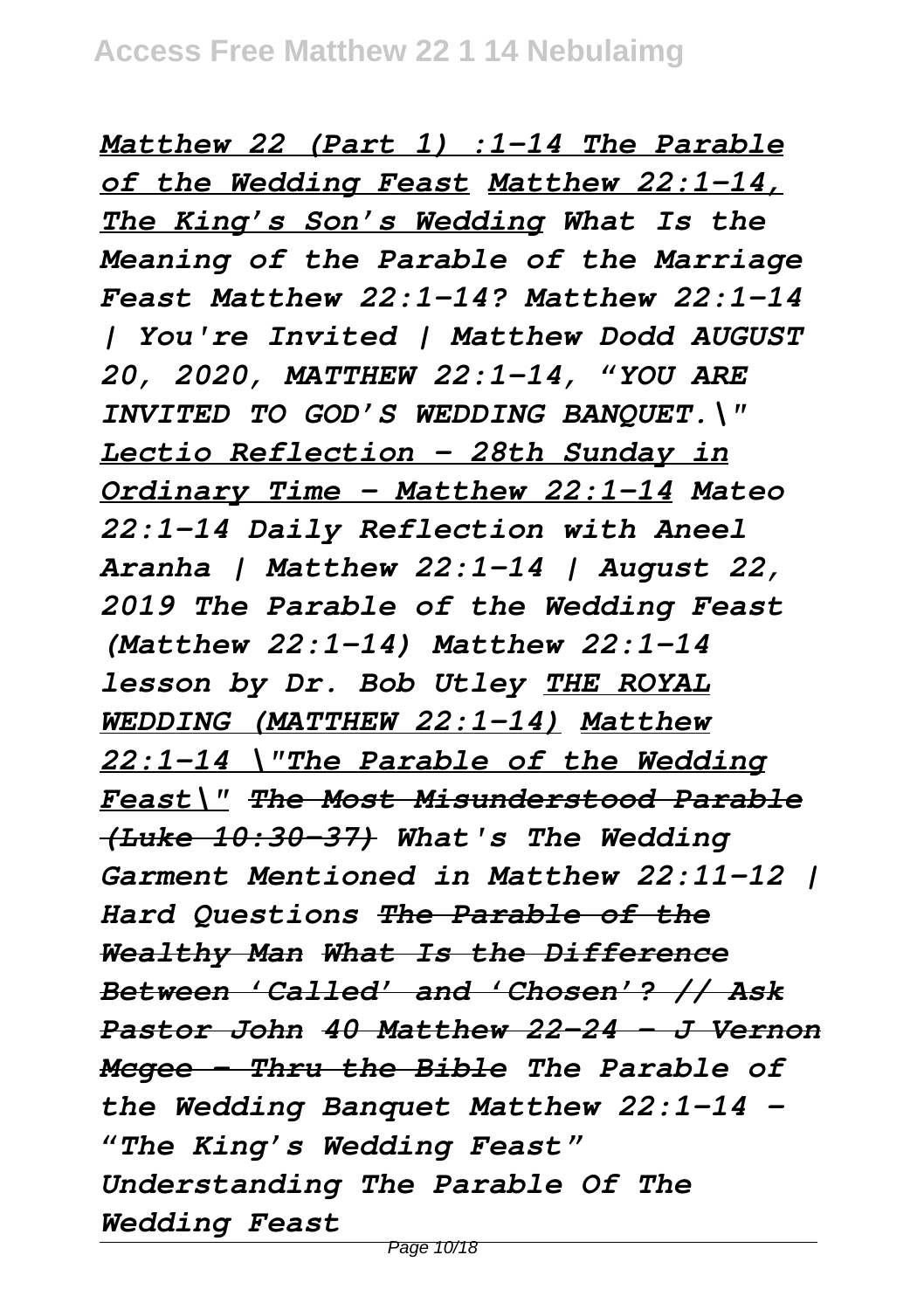*Twisted Scripture - Matthew 22 and Romans 13 (Greg Boyd)Many are called, but few are chosen // Bible Words Explained (Bible animation) Daily Reflection | Matthew 22:1-14 | #NowNa | August 20, 2020 The Parable Of The Wedding Feast [Matthew 22:1-14] Matthew 22:1-14*

*The Parable of the Wedding Feast (Matthew 22:1-14) Oct 12 - Homily: Mt 22:1-14 The Parable of the Wedding Banquet 20th Thursday of Ordinary Time – Gospel Matthew 22:1-14 - JMT Gospel Reflection The Parable of the Royal wedding - Matthew 22 1:14 | Bible Parables | Bible Daily Reflection with Aneel Aranha | Matthew 22:1-14 | August 20, 2020 Matthew 22 1 14 Nebulaimg The Parable of the Wedding Banquet (). 22 Jesus spoke to them again in parables, saying: 2 "The kingdom of heaven is like a king who prepared a wedding banquet for his son. 3 He sent his servants to those who had been invited to the banquet to tell them to come, but they refused to come. 4 "Then he sent some more servants and said, 'Tell those who have been invited that I have prepared ...* Page 11/18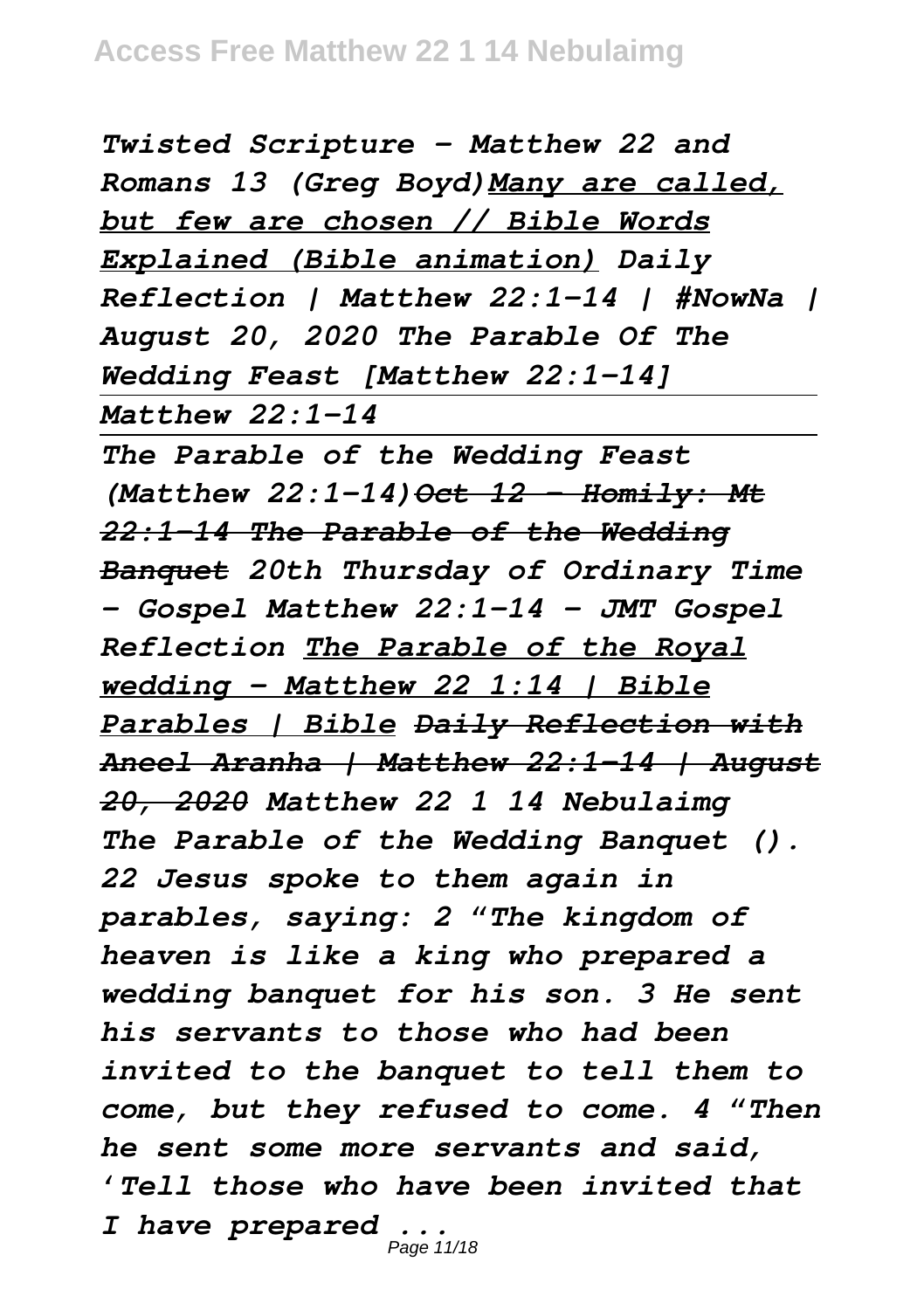*Matthew 22:1-14 NIV - The Parable of the Wedding Banquet ...*

*22.14 Summary. Well, why does this happen this way? How is it that so many are invited to God's kingdom but so few actually enter it eternally? Jesus explains that puzzling reality in the last verse of this parable – verse 14. 14 For many are {called/invited}, but few are chosen. What does this mean?*

*Matthew 22 1-14 Meaning - Explaining the Book Matthew 22:1-14 New Living Translation (NLT) Parable of the Great Feast. 22 Jesus also told them other parables.*

*Matthew 22:1-14 NLT - Parable of the Great Feast - Jesus ... Matthew 22 1 14 Nebulaimg The Parable of the Wedding Banquet (). 22 Jesus spoke to them again in parables, saying: 2 "The kingdom of heaven is like a king who prepared a wedding banquet for his son. 3 He sent his servants to those who had been invited to the banquet to tell them to come, but they refused to come. 4*

Page 12/18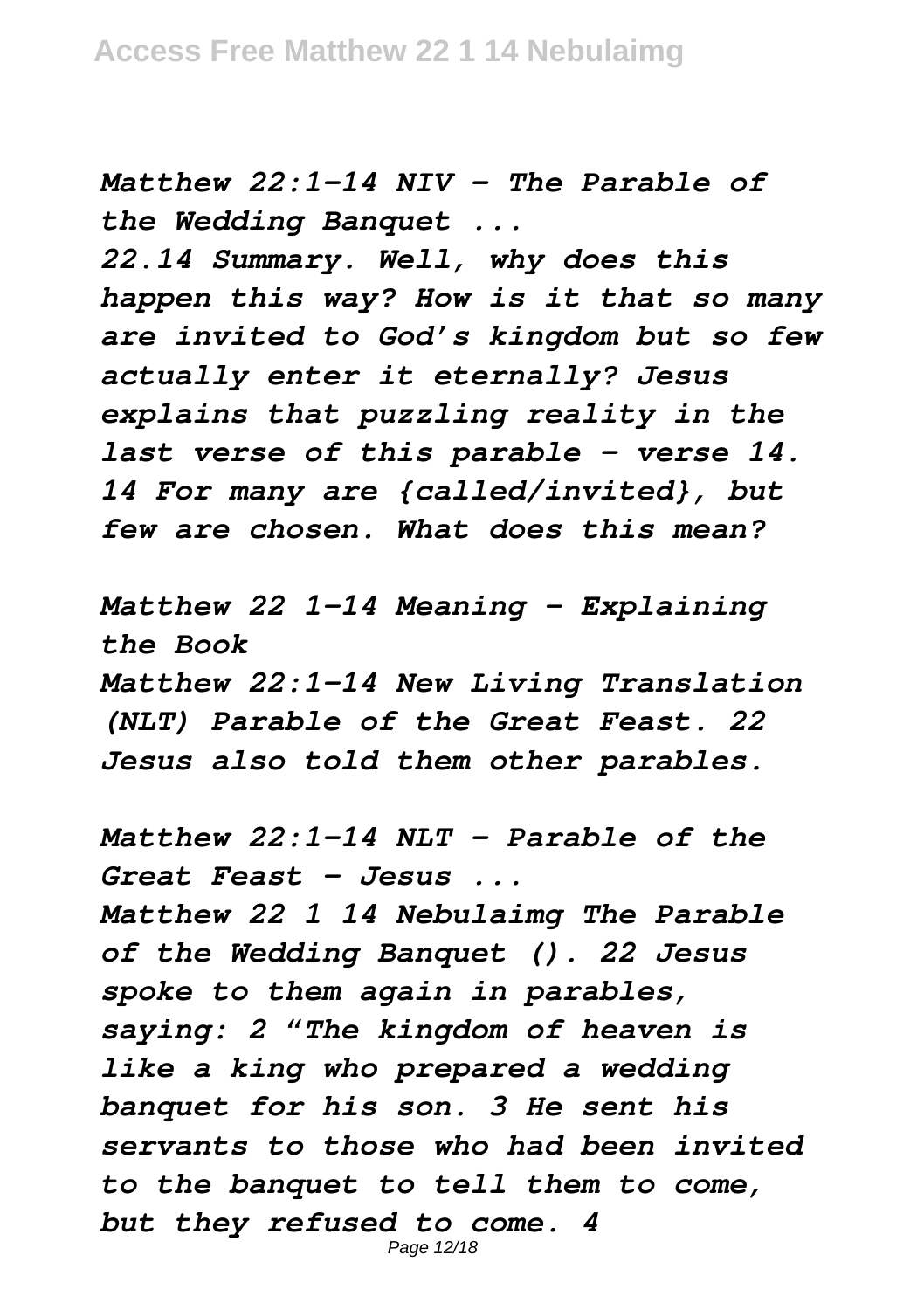*Matthew 22 1 14 Nebulaimg ww.notactivelylooking.com Matthew 22:1-14 1 And again Jesus spoke to them in parables, saying, 2 "The kingdom of heaven may be compared to a king who gave a wedding feast for his son, 3 and sent his servants to call those who were invited to the wedding feast, but they would not come.*

*Good & Bad – Sermon on Matthew 22:1-14 for the Twentieth ... matthew 22:11-14. THE PARABLE OF THE WEDDING CLOTHING 11 "But when the king came in to see the guests, he saw there a man who didn't have on wedding clothing, 12 and he said to him, 'Friend, how did you come in here not wearing wedding clothing?'*

*Matthew 22:1-14 – Sermon Writer Commentary on Matthew 22:1-14. October 12, 2008. Gospel. Commentary on Matthew 22:1-14. Think back over the recent celebration of the wedding of Prince William and Kate Middleton. It was the event of the season! First Reading. Commentary on Isaiah 25:1-9.* Page 13/18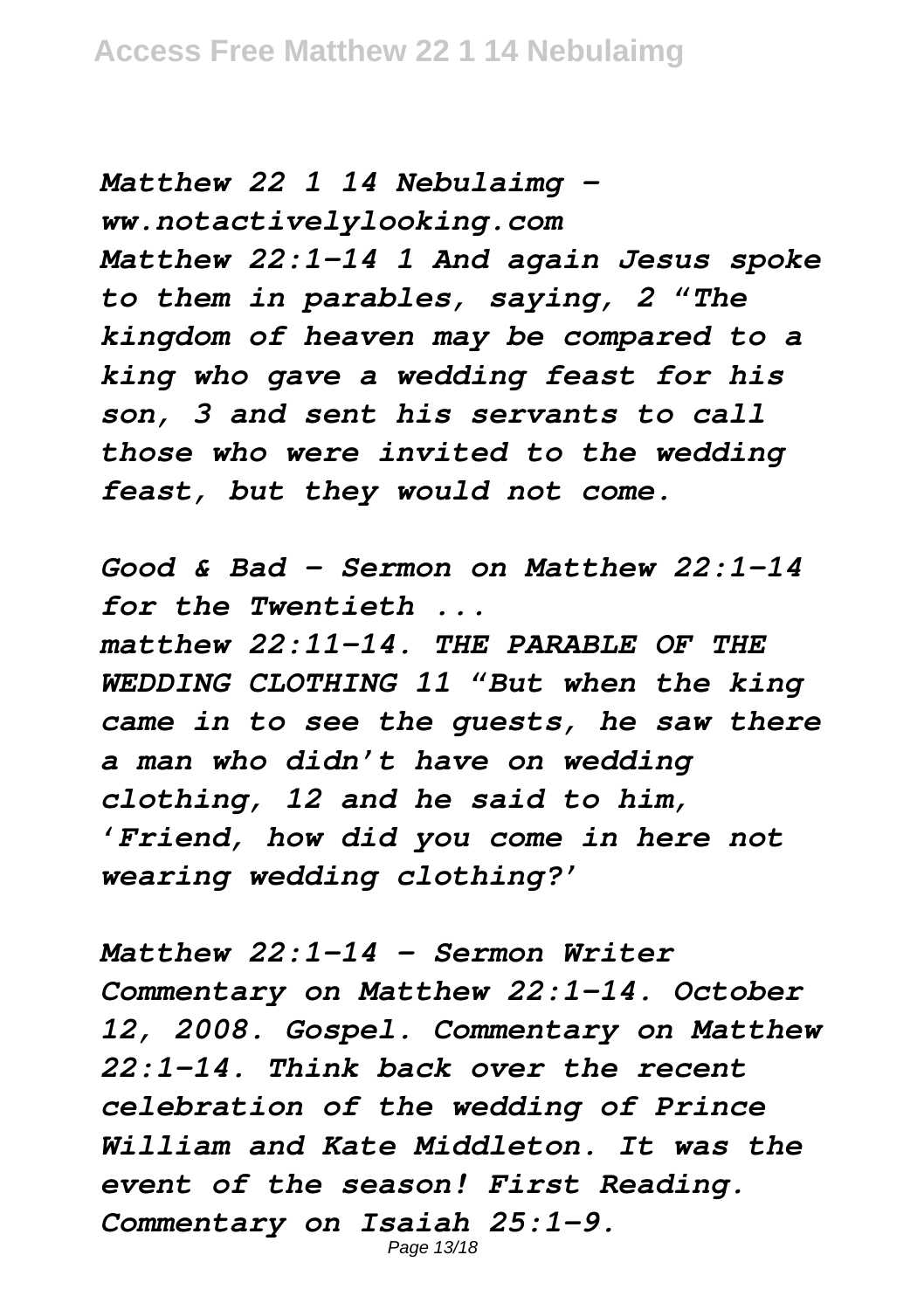*Commentary on Matthew 22:1-14 - Working Preacher from ...*

*Matthew 22:1-14 English Standard Version (ESV) The Parable of the Wedding Feast. 22 And again Jesus spoke to them in parables, saying, 2 "The kingdom of heaven may be compared to a king who gave a wedding feast for his son, 3 and sent his servants [] to call those who were invited to the wedding feast, but they would not come. 4 Again he sent other servants, saying, 'Tell those who are ...*

*Matthew 22:1-14,Luke 14:16-24 ESV - The Parable of the ...*

*Mateo 22:1-14 Ang Salita ng Diyos (SND) Ang Talinghaga Patungkol sa Malaking Piging 22 Muling sumagot si Jesus sa pamamagitan ng mga talinghaga. 2 Sinabi niya: Ang paghahari ng langit ay katulad sa isang hari na nagbigay ng isang piging para sa kasal ng kaniyang anak na lalaki. 3 Isinugo niya ang kaniyang mga alipin upang tawagin ang mga ...*

*Mateo 22:1-14 SND - Ang Talinghaga* Page 14/18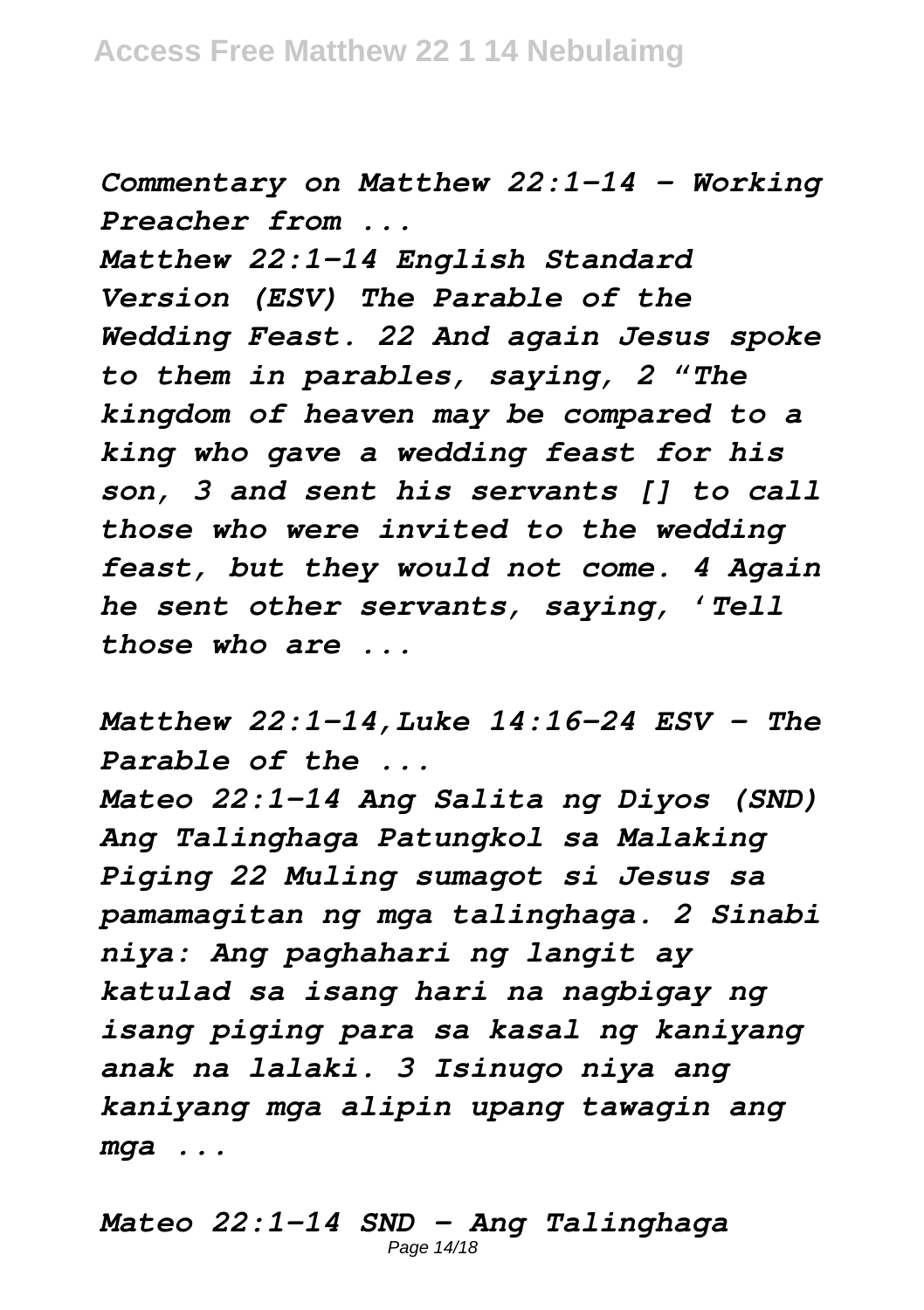*Patungkol sa Malaking ...*

*Sermon in a nutshell: Matthew 22:1-14 Our God wants to give us the best life that we can enjoy here and forever! In the Bible, it is symbolized as a "wedding party." There are many parties in our lives but the wedding party is the best party that everybody gives the best effort for. God…*

*Sermon in a nutshell: Matthew 22:1-14 | Biblepreacher's Blog matthew-22-1-14-nebulaimg 1/1 Downloaded from www.kvetinyuelisky.cz on November 3, 2020 by guest [eBooks] Matthew 22 1 14 Nebulaimg If you ally compulsion such a referred matthew 22 1 14 nebulaimg books that will provide you worth, acquire the unquestionably best seller from us currently from several preferred authors.*

*Matthew 22 1 14 Nebulaimg | www.kvetinyuelisky Matthew 22:1-14 Common English Bible (CEB) Parable of the wedding party. 22 Jesus responded by speaking again in*

*parables: 2 "The kingdom of heaven is like a king who prepared a wedding* Page 15/18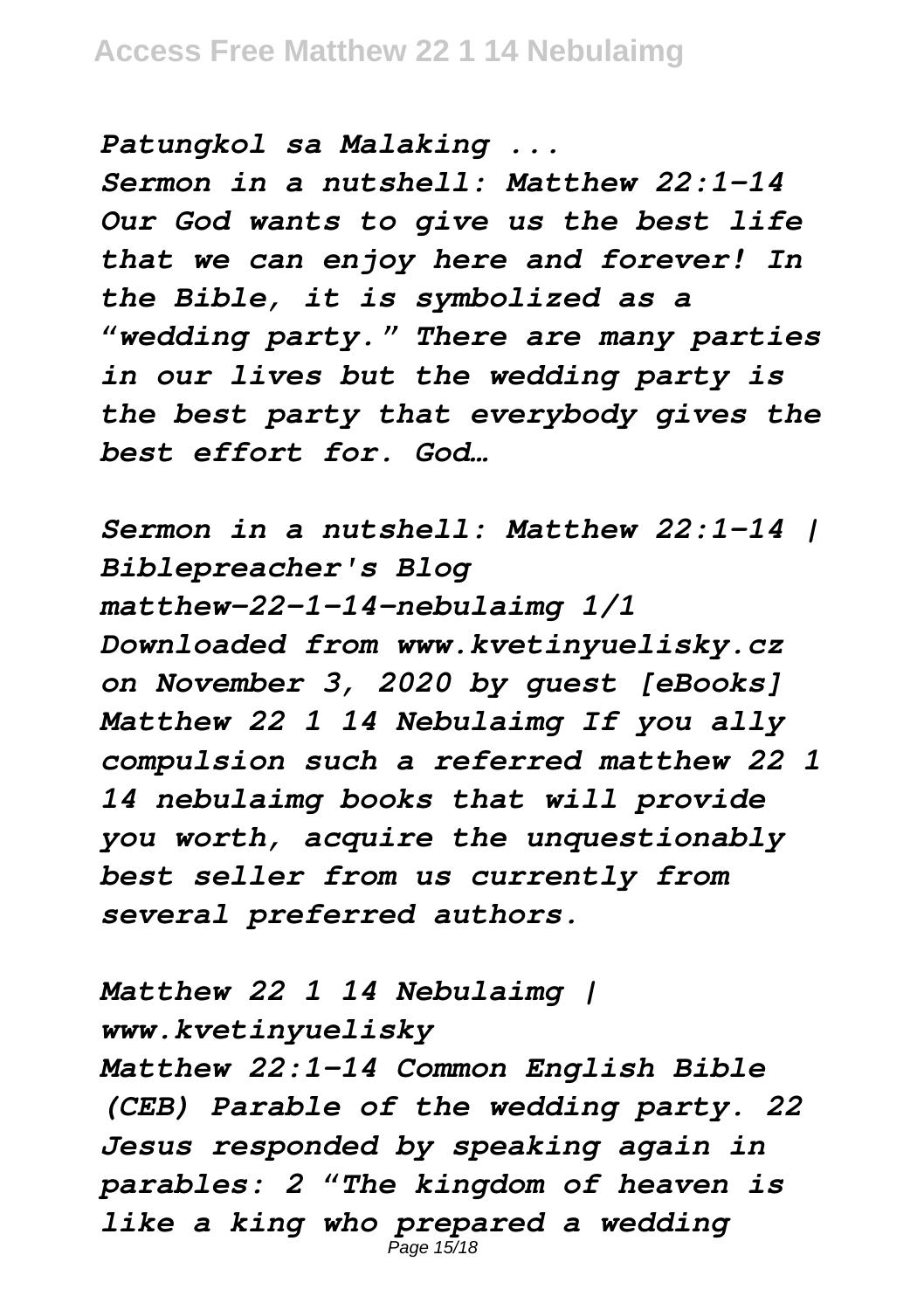*party for his son. 3 He sent his servants to call those invited to the wedding party. But they didn't want to come. 4 Again he sent other servants and said to them, 'Tell those who have been invited ...*

*Matthew 22:1-14 CEB - Parable of the wedding party - Jesus ... The Parable of the Wedding Banquet . 22. Once more Jesus spoke to them in parables, saying: 2 "The kingdom of heaven may be compared to a king who gave a wedding banquet for his son. 3 He sent his slaves to call those who had been invited to the wedding banquet, but they would not come. 4 Again he sent other slaves, saying, 'Tell those who have been invited: Look, I have prepared my dinner ...*

*Resources on Matthew 22:1-14 | PreachingandWorship.org This morning's Gospel reading is Matthew 22:1–14: Jesus again in reply spoke to the chief priests and elders of the people in parables, saying, "The kingdom of heaven may be likened to a king who gave a wedding feast for his* Page 16/18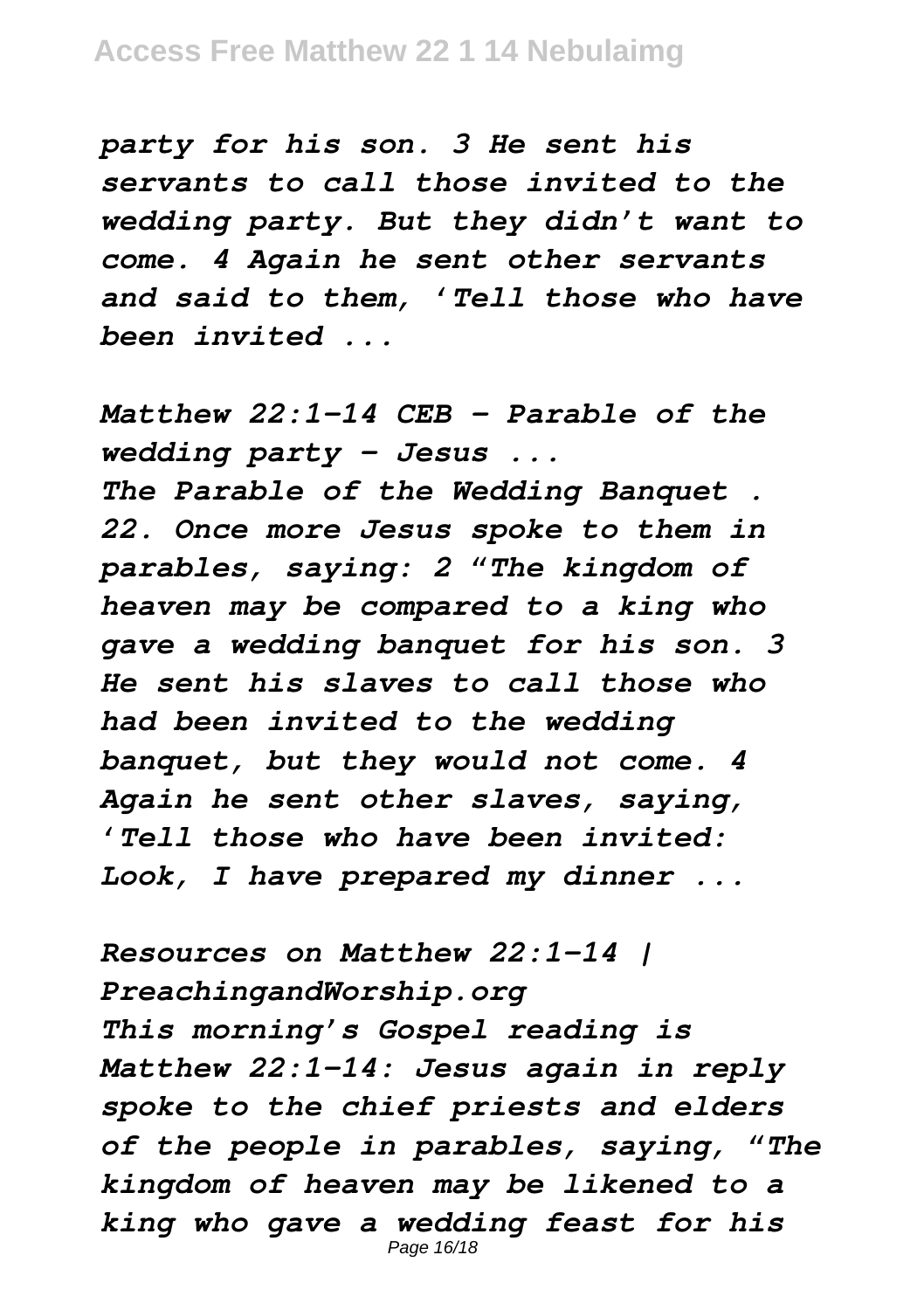*son. He dispatched his servants to summon the invited guests to the feast, but they refused to come. ...*

*Sunday reflection: Matthew 22:1–14 - HotAir Gospel: Matthew 22:1-14 You are invited to the heavenly Feast: Don't miss it! This Sunday's first reading and Gospel give us the picture of how we shall live in heaven. In the first reading Isaiah describes heaven as a mountainous place where God prepares "a feast of juicy, rich food and pure, choice wines," for all peoples (Isaiah 25:6).*

*Saint Mary Catholic Church Matthew 22:14 • Matthew 22:14 NIV • Matthew 22:14 NLT • Matthew 22:14 ESV • Matthew 22:14 NASB • Matthew 22:14 KJV • Matthew 22:14 Commentaries • Matthew 22:14 Bible Apps • Matthew 22:14 Biblia Paralela • Matthew 22:14 Chinese Bible • Matthew 22:14 French Bible • Matthew 22:14 German Bible Interlinear Bible Bible Hub*

*Matthew 22:14 Interlinear: for many are* Page 17/18